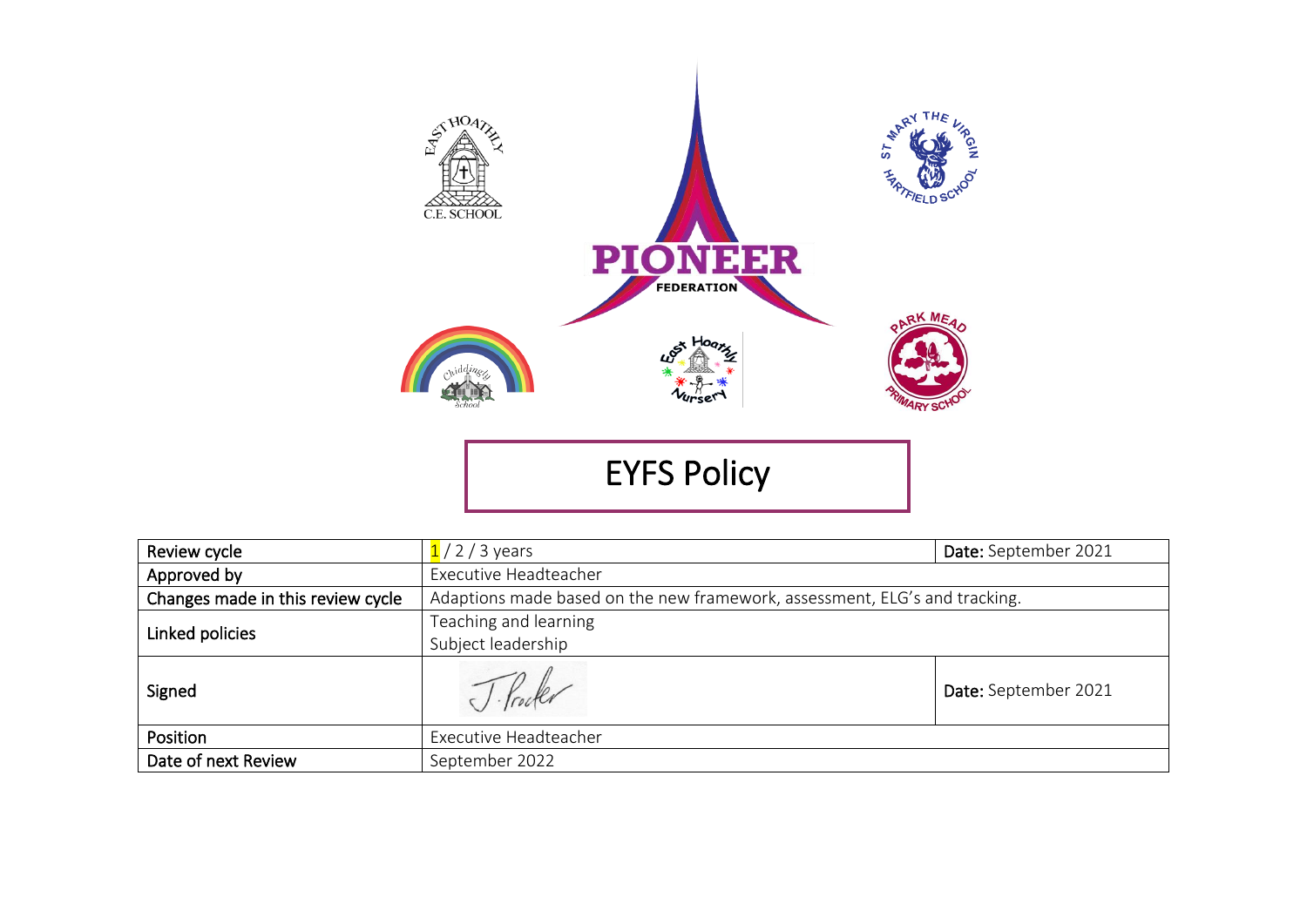# **Introduction**

Early Years Education is the foundation upon which children build the rest of their lives, and is taught through a means of making connections, learning through play and adult interaction.

This policy outlines the purpose, nature and management of Early Years at across the Pioneer Federation.

# **The Nature of Early Years Education**

In this policy, the Early Years education refers to children from the age of 2 to 5 in the Nursery and Reception classes. This is referred to in the Foundation Stage curriculum, which also covers pre-school settings 'Birth to Five'. Early Years education is concerned with the physical, social, emotional and intellectual development of the individual child, with no area standing in isolation from the others.

Weaving throughout the EYFS curriculum across our settings are three **Characteristics of Effective Learning.**

- **playing and exploring** children investigate and experience things, and 'have a go'
- **active learning** children concentrate and keep on trying if they encounter difficulties, and enjoy achievements
- **creating and thinking critically** children have and develop their own ideas, make links between ideas, and develop strategies for doing things

# **The EYFS has four guiding principles:**

- Every child is a **Unique Child** who is constantly learning and can be resilient, capable, confident and self-assured
- Providing an environment that develops **Positive Relationships,** encouraging them to be strong and resilient.
- Children learn and develop well in **enabling environments with teaching and support from adults**, who respond to their individual interests and needs and help them to build their learning over time.
- Children benefit from a **strong partnership** between practitioners and parents and/or carers.
- Having an awareness and knowledge of importance of **learning and development.** Children develop and learn at different rates.

### **Entitlement**

The Early Years Foundation Stage (EYFS) areas of learning and development have been updated and were published by the government in 2021. These areas of learning are used when observing, assessing and planning for a child's individual needs.

There are seven areas of learning, which have sub sections to focus learning. The seven areas are also split into two areas, **Prime Areas** and **Specific**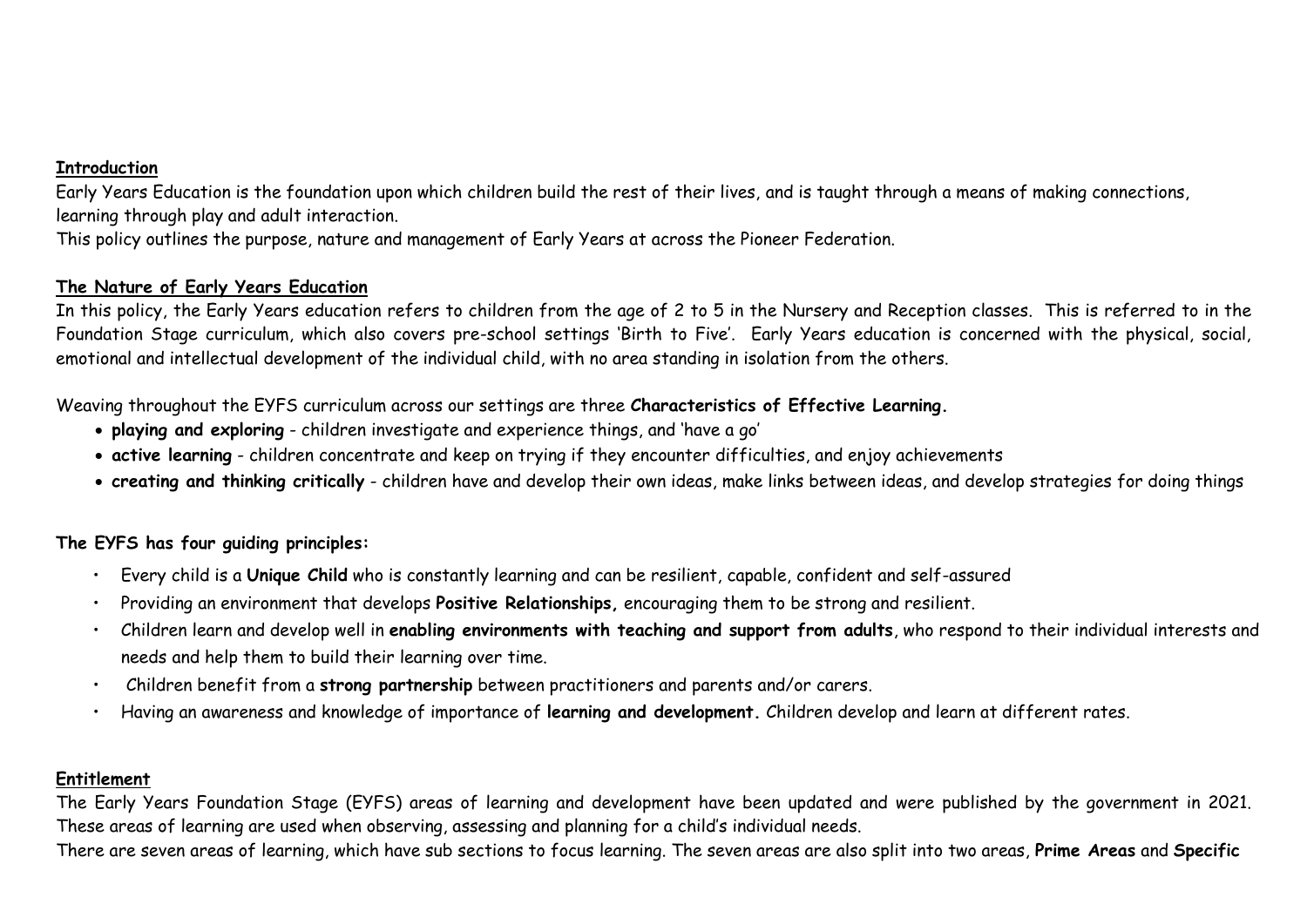#### **Areas**.

- 1. The three prime areas- which are for all children and provide the solid foundations for accessing other areas of learning.
- 2. The four specific areas- which build use and build upon the three prime areas to facilitate and extend learning.

#### *The three prime areas are:*

- **Personal, Social and emotional development.** Self- Regulation Managing Self Building Relationships
- **Physical development** Gross Motor Skills Fine Motor Skills
- **Communication and language.** Listening, attention and Understanding. Speaking.

# *The four specific areas are:*

- **Literacy** Comprehension Word Reading Writing
- **Mathematics** Number Numerical Patterns
- **Understanding the World** Past and Present People, Culture and Communities The Natural World
- **Expressive Arts and Design** Creating with Materials Being Imaginative and Expressive.

### Planning, Implementation and Play

Throughout the EYFS we plan activities to give children learning experiences and opportunities to work towards the Early Learning Goals and prepare them for the National Curriculum and lifelong learning. Teaching and learning will take place within the classroom, outside areas and in the local area. Within these areas children will participate in a variety of activities, both with an adult and independently.

We believe that play, both indoors and outdoors, is the fundamental way in which young children learn. Play can be enjoyed and challenging. When playing, children behave in different ways. Sometimes, their play will be boisterous, sometimes they will describe and discuss what they are doing, and sometimes they will be quiet and reflective as they play. Through play, children will be developing skills across all the Prime and Specific areas of learning, working towards achieving the Early Learning Goals.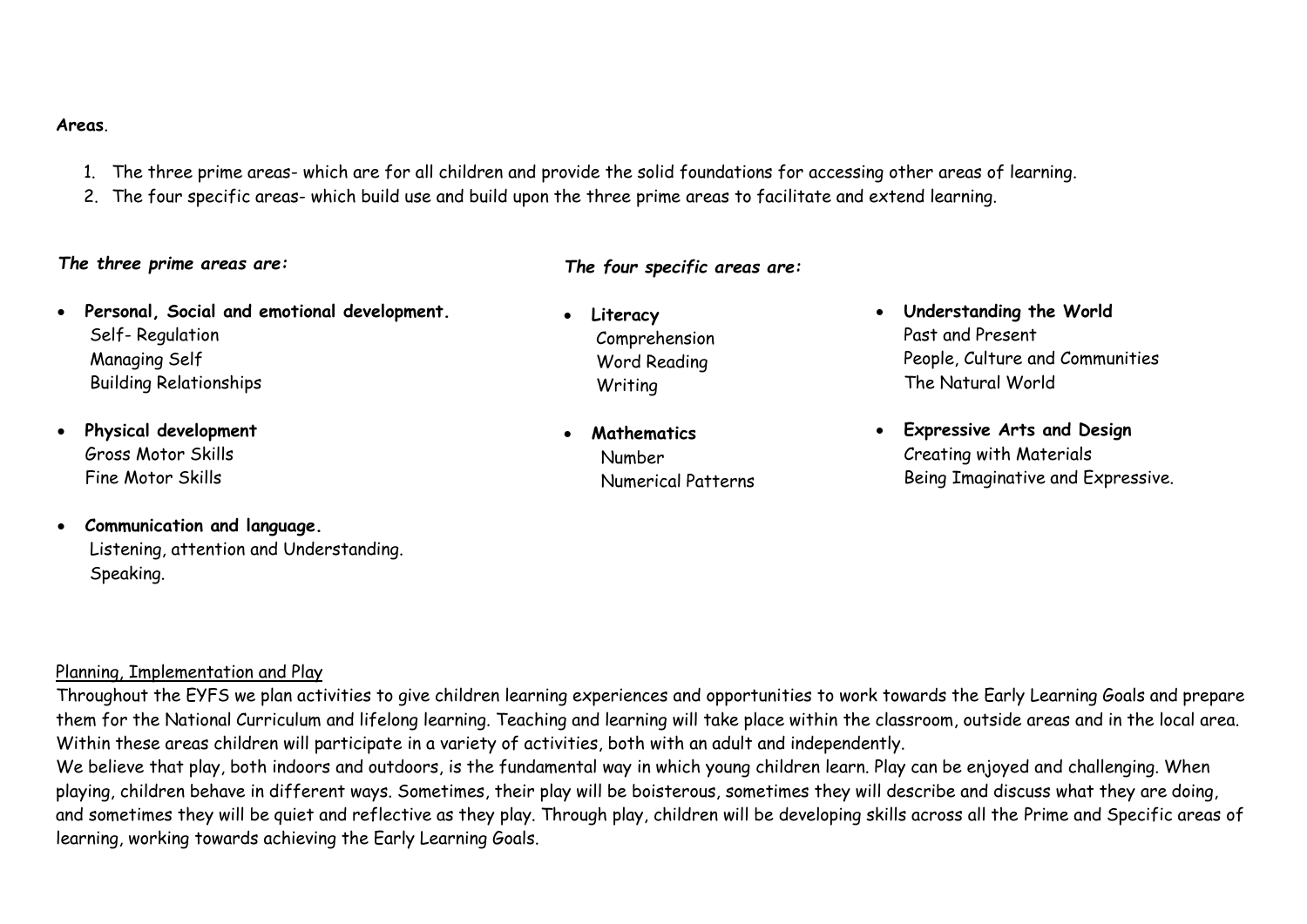In a secure environment with effective adult support, guidance and directed teaching, children will be able to,

- Explore, develop and represent learning experiences that help them make sense of the world
- Practise and build up concepts, ideas and skills
- Learn how to control impulses and understand the need for rules
- Be alone, be alongside others or co-operate as they talk to rehearse their feelings
- Take risks and make mistakes
- Think creatively and imaginatively
- Communicate with others as they investigate and solve problems
- Express fears to relieve anxious experiences in controlled and safe situations

Adults in the setting will support play and learning by:

- Planning and resourcing a stimulating environment
- Supporting children's learning through planned play and directed teaching
- Extending and supporting children's spontaneous play
- Extending and developing children's language and communication in their play.
- Listening to all forms of children's communication and their ideas and taking these into account when developing play and planning.
- Narrating children's play.
- Exposing children to a wide range of stories, poems and genres of text.
- Encourage children to use a range of vocabulary.
- Asking questions about children's play.

Each child is viewed as an individual, with specific needs being met in appropriate ways, according to their stage of development. Individuality is encouraged, independence is fostered, and each child is encouraged to achieve their best.

Adults will be aware of the importance language and vocabulary has on children's development and keep this in the forefront of their minds.

# **The Role of Parents**

Parents are encouraged to work in partnership with staff and become involved in their child's education. The Foundation Stage Profile is discussed at regular intervals and parents are kept fully informed of their child's achievements. Parents are encouraged to contribute formally through a range of strategies' for example using WOW slips which are used to record children's achievements outside of the school environment and celebrated with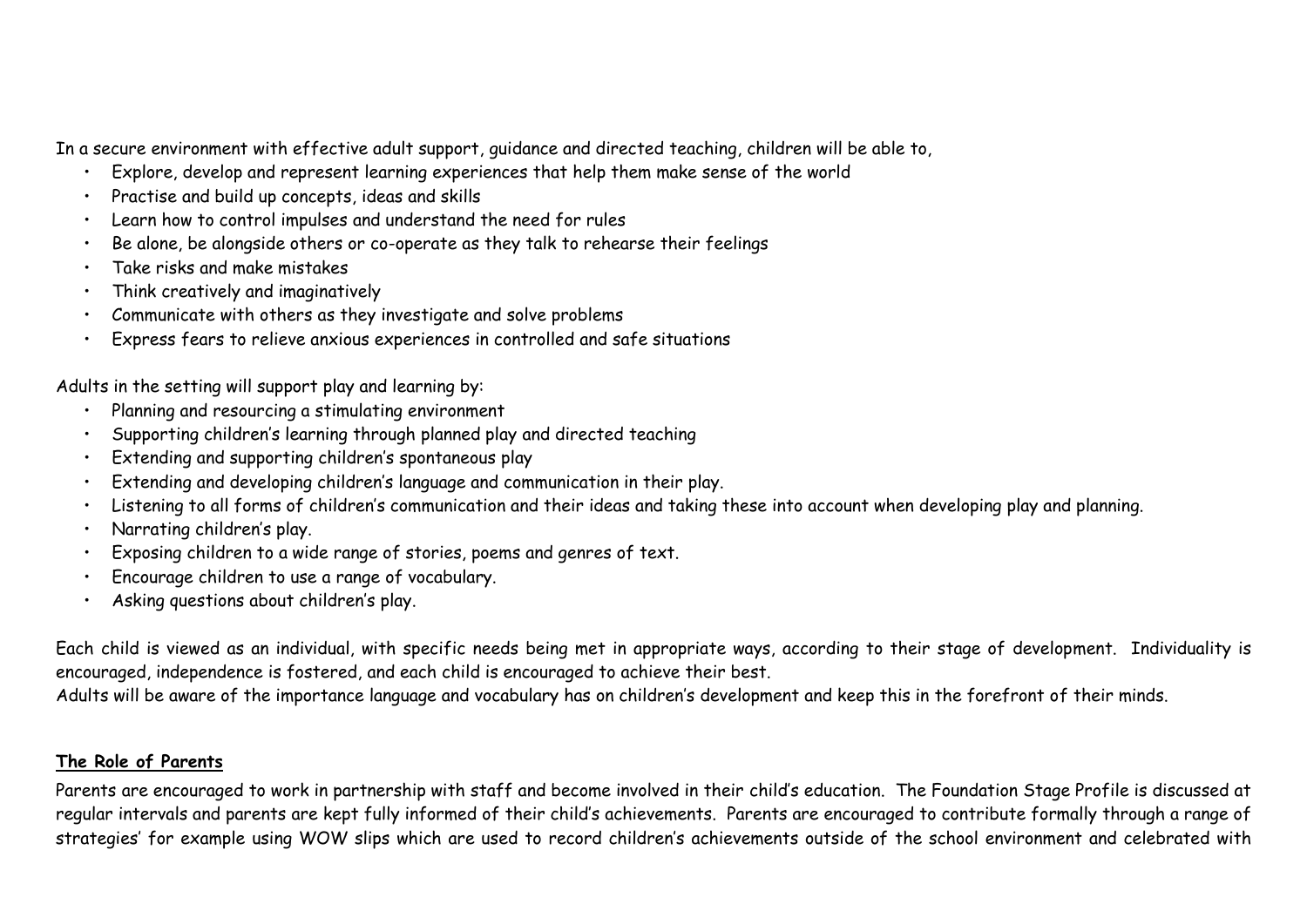their peers in the classroom and a termly questionnaire. Parents are also invited into school regularly to share the children's learning journeys with them.

A meeting is held with the parents of pre-school children in the term before admission. At this meeting the school's Early Years Policy and the way in which the Reception Class is structured will be explained. Parents of pre-school children will receive information folders, including the school prospectus, and starting school booklet. An individual meeting with parent and child is arranged during the first week of autumn term either in school or as a home visit (Term 1).

### **Admission**

Children are admitted in September for school, on a full-time or part-time base, depending on a professional discussion between parent and teacher. A quickly staggered admission system is used in order to settle the children quickly and comfortably by enabling them to gain confidence and familiarity in routines and their new setting.

Children in Nursery are admitted throughout the year, following their second birthday or when parents choose to start nursery. This transition is developed and planned in partnership with parents around children's individual needs.

# **Inclusion**

At Pioneer we promote equality of access to the whole curriculum for all learners. The EYFS team is aware of the physical, sensory, cognitive and emotional development and needs of learners. When planning learning objectives, a variety of activities and experiences are planned to meet the needs of different learners.

In accordance with the school policy of special educational needs, all children with a special need are identified as early as possible and an intervention strategy put in place to help the child deal with or overcome their particular special needs.

The EYFS team is well placed to liaise with parents and other early years settings to help identify any special needs specific children may have. The school has established relations with all special needs providers and a number of agencies are regularly in communication with our setting. On entry to school and nursery parents are asked to inform the staff of any medical conditions or other important information we may need to be aware of. We reinforce the importance of equality of access to education all children of all aptitudes and abilities.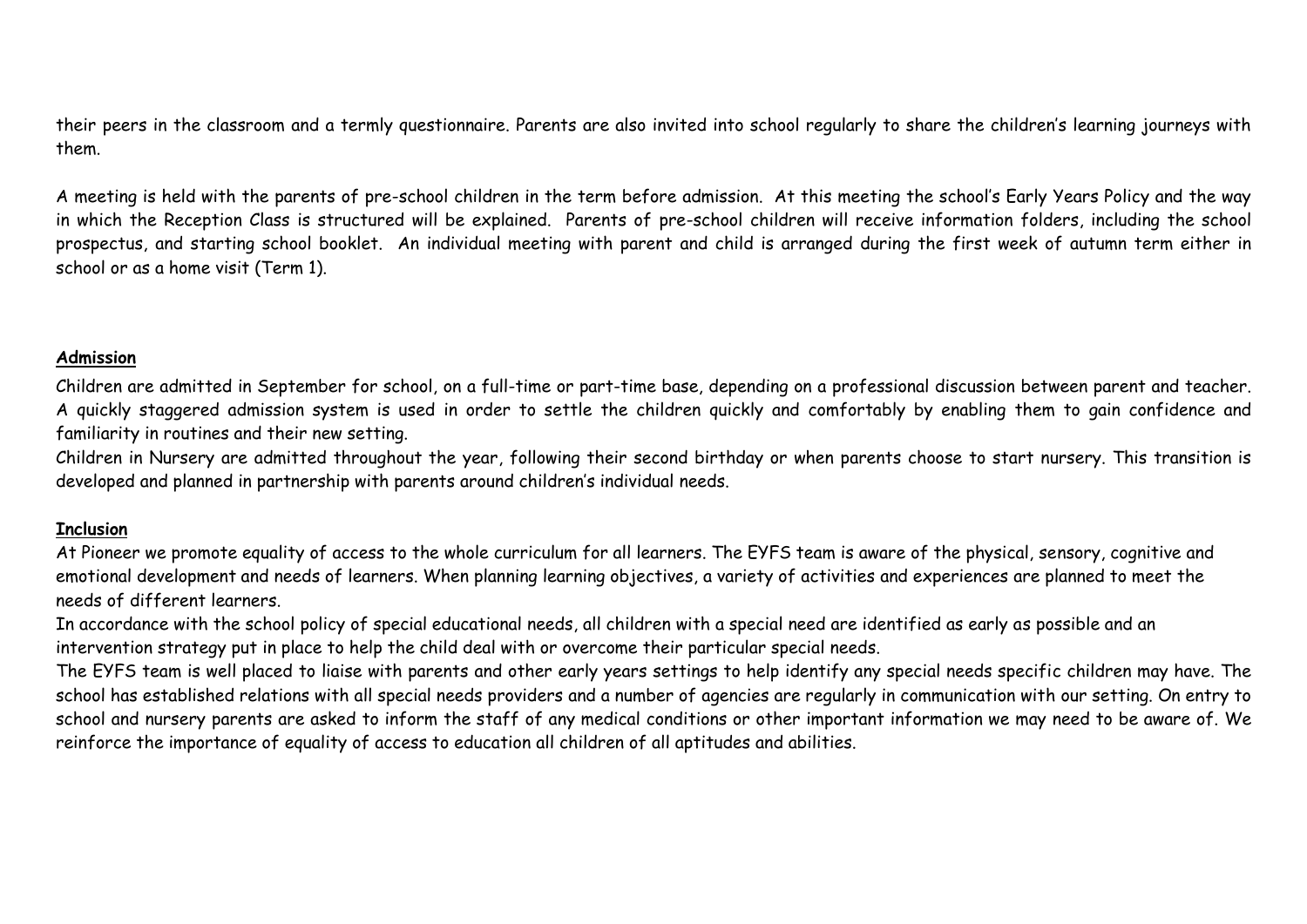# **Planning**

Planning follows the Early Years Foundation Stage Framework, and the curriculum plans have been developed alongside the education programmes and practitioner knowledge of the cohort, child development, and wider learning opportunities. Long term, termly and weekly plans ensure activities and all areas of learning are covered in both the outside and inside classrooms. Termly topics and big questions are introduced through wow starters or stories and are drawn together and ended through celebration. In addition to formal planning, staff take account of pupil interests and passions and will adapt environment and learning to utilise these interests and engage pupils in play and learning.

Teaching and Nursery assistants are consulted, advised and kept informed of planning and work closely with teachers to assess, monitor and deliver learning objectives.

### **Assessment, Reporting and Recording**

Class Teachers, teaching assistants and Nursery staff are continuously observing and assessing the reception children. Records of observations and assessments are kept in the Assessment folder and in each child's Learning Journey. These are used as an 'assessment for learning' tool to inform planning and future learning and development. The EYFS team uses an in-house tracking document to track children who are 'on track' to meet the end of age assessments in Nursery and the Early Learning Goals in Reception. Staff use assessment guides such as Development Matters and Birth to 5, to support discussions, assessments and next steps.

Moderation style discussions take place within the federation and with local schools and nurseries to check that all assessment judgements are secure.

The end of year report to parents/carers is a summary of the data collected throughout the year. It informs the parents/carers of whether the children have met or not met the end of year Early Learning Goals, the progress they have made and the next steps the children need to make in order to develop even further.

It will also include a summary of the children's Characteristics of Learning. Once these reports have been presented, parents have the opportunity to discuss them at the end of year reports meeting.

These reports and assessments also form the basis of transition discussions and support into Year 1.

When children are moving from Nursery onto School the child's Key Person completes a moving on assessment form to inform the child's new settings of their strengths and areas of development.

### **Nursery**

One of our settings has an onsite Nursery which also has its own range of specific policies linked to situations and roles suited to the needs of younger children, including nappy changing and the role of the key person, copies of these can be found on the website.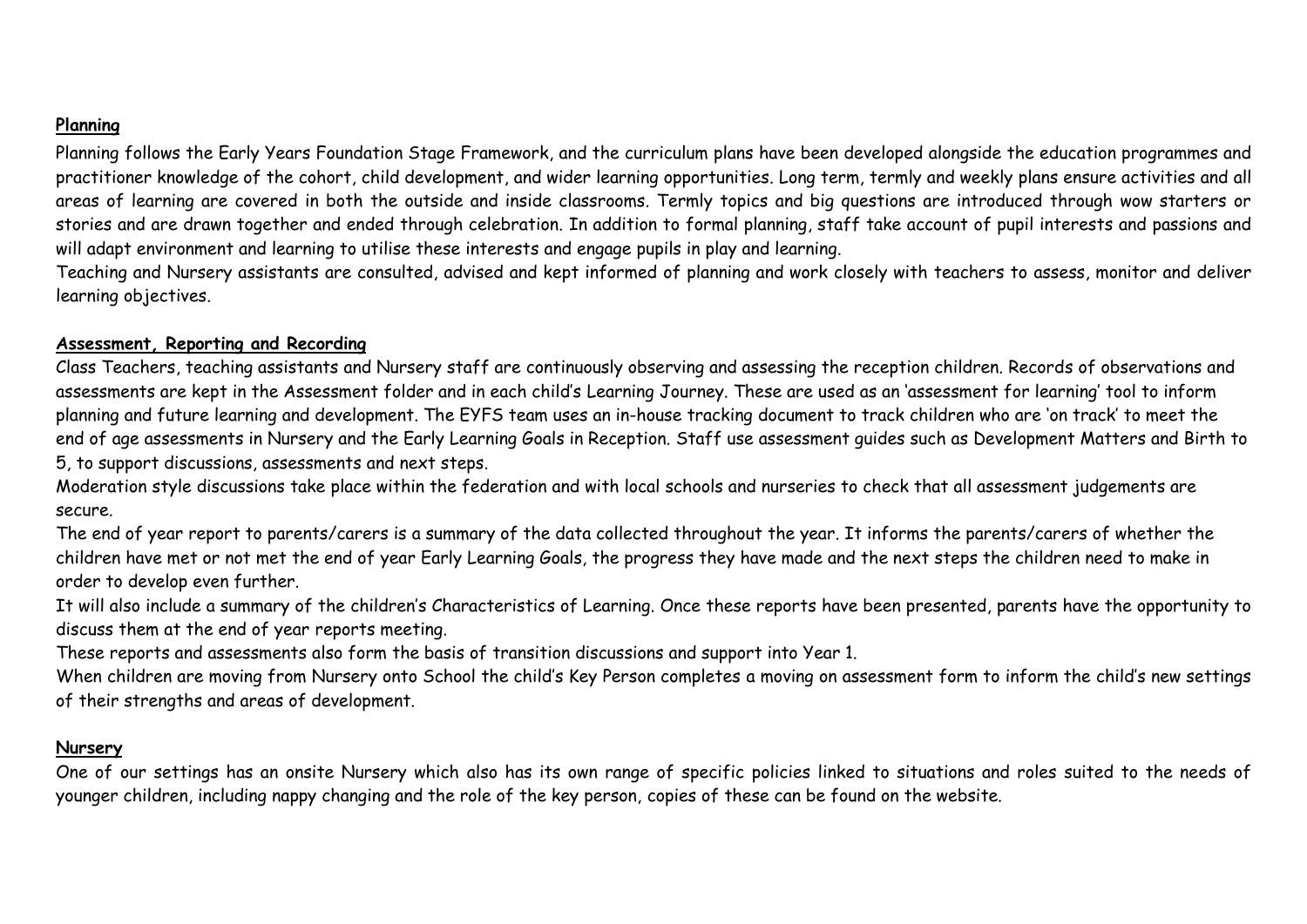Nursery provision provides the starting foundation for pupils experiences, building relationships and developing children and active, curious learners. Our Nursery team work in partnership with the Reception teachers all year round and are continually adapting and reviewing provision around their unique cohorts of children.

### **Continued Professional Development (CPD) and Networking**

All EYFS staff attend relevant training courses, related to curriculum developments and termly Foundation Stage meetings are held with the teachers across the federation. The EYFS Lead works closely with the early year's team across the federation to share and develop CPD. Within our Federation we lead the Early Years Hub of Excellence for the Lewes and Ringmer Area, providing training, networking and sessions for childminders, pre-schools and Reception staff. In addition to this we also have Early Years member of staff who works with the Local Authority to raise awareness and monitor accurate assessments.

### **The Role of the Head teacher and the Early Years Leader**

The Early Years Leader will work alongside the Executive Head/ Head of School to inform all school and nursery staff of any new developments and changes in the Early Years Foundation Stage curriculum. Policies and framework will be reviewed as part of the school development plan.

### **Home Learning**

Children and parents are encouraged to read regularly together at home, inline with the federation reading policy. There are also a range of opportunities for parents and children to build upon their learning in school, at home, through the use of termly challenges, phonics games and flash cards and some weekly ideas.

### **Curriculum Area Leaders**

Across the pioneer federation our middle leaders work with teachers to develop their subject and pedagogical knowledge to enhance the teaching of the curriculum.

Within Early years we are passionate about developing other teachers and middle leader's knowledge of the EYFS curriculum. We actively encourage teachers to spend time within EYFS and review our provision as part of their subject leadership, sharing ideas and effective early years practice. The table below shows how the Early Years curriculum areas, link with the national curriculum subjects and explain some suggested provision or focus ideas which will support development of pupil knowledge and skills.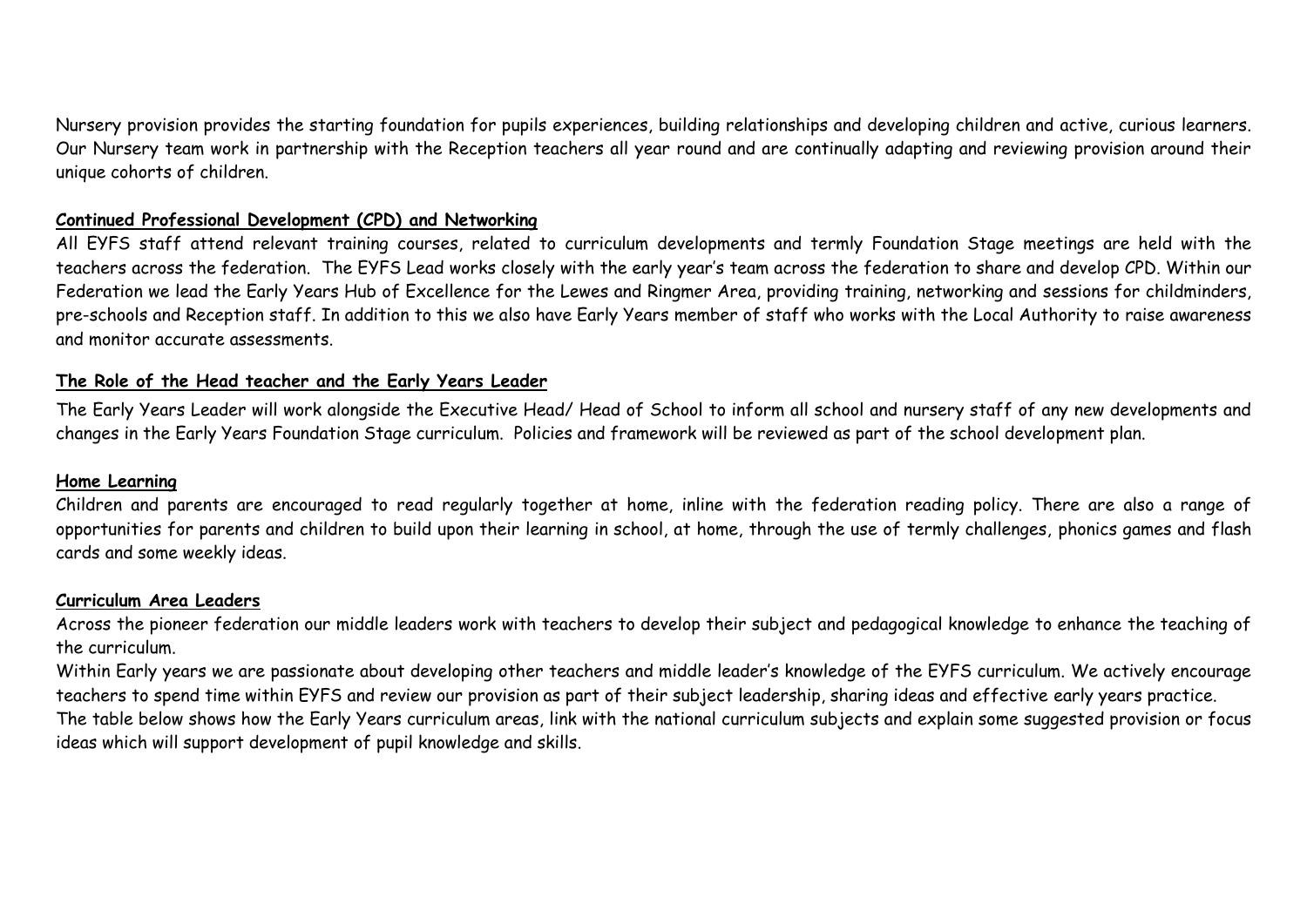| Early Years Area of Learning |                               | National Curriculum    | What could this look like in an EYFS Setting?                            |
|------------------------------|-------------------------------|------------------------|--------------------------------------------------------------------------|
|                              |                               | Subject Links          |                                                                          |
| Personal, Social and         | Self-Regulation               | <b>PSHE Curriculum</b> | Roleplay Areas Playing games, turn taking                                |
| <b>Emotional Development</b> | <b>Managing Self</b>          | PE, Science            | Stories, Playing and working in pairs or groups                          |
|                              | <b>Building Relationships</b> | Drama                  | Self-care needs - getting dressed, healthy eating                        |
|                              |                               | Art and Design         |                                                                          |
| Communication and            | Listening Attention and       | All subject areas      | Attending Assembly, focusing on instructions, listening games.           |
| Language                     | Understanding                 |                        | Listening to music, songs stories, and friends. Exploring a range of     |
|                              | Speaking                      | All subject areas      | genres of texts, word play, songs, rhymes,                               |
|                              |                               |                        | Acting out stories, roleplay                                             |
|                              | Fine Motor Skills             | <b>PE</b>              | Threading, peg boards, write dancing,                                    |
|                              |                               | Literacy               | Writing letters and making marks with a variety of materials.            |
|                              | Gross Motor Skills            | <b>PE</b>              | Yoga, trim trails, balance beams. Jumping on and off things, climbing,   |
| Physical Development         |                               | <b>PSHE</b>            | bikes, scooters. PE Sessions - Ball skills, throwing, catching, rolling, |
|                              |                               |                        | pushing, pulling.                                                        |
|                              | Comprehension                 | Literacy               | Sharing stories as a class, 1-1, in groups                               |
|                              |                               | Drama                  | Phonics                                                                  |
|                              |                               | All curriculum areas   | Acting out stories, roleplaying our own stories,                         |
|                              |                               |                        | Small world play                                                         |
| Literacy                     | <b>Word Reading</b>           |                        | Drawing and making pictures/art models.                                  |
|                              |                               |                        | Songs and phonic actions                                                 |
|                              | Writing                       | Literacy               | Mark Making, painting, labels, initial sounds, stories, cards, shopping  |
|                              |                               | All curriculum areas   | lists, posters.                                                          |
|                              |                               |                        | Tricky words, songs, phonics sessions                                    |
|                              |                               |                        | Sand trays, writing letters with paint.                                  |
|                              |                               |                        | Building words with magnetic letters, CVC cards                          |
| Maths                        | Number                        | Maths                  | Number hunts, counting objects, numbers in provision, numicon, number    |
|                              |                               | Science                | blocks, practical addition and subtraction. Roleplay shops, buses and    |
|                              |                               |                        | centres.                                                                 |
|                              |                               |                        | Subatising amounts, use of dice, number songs and patterns               |